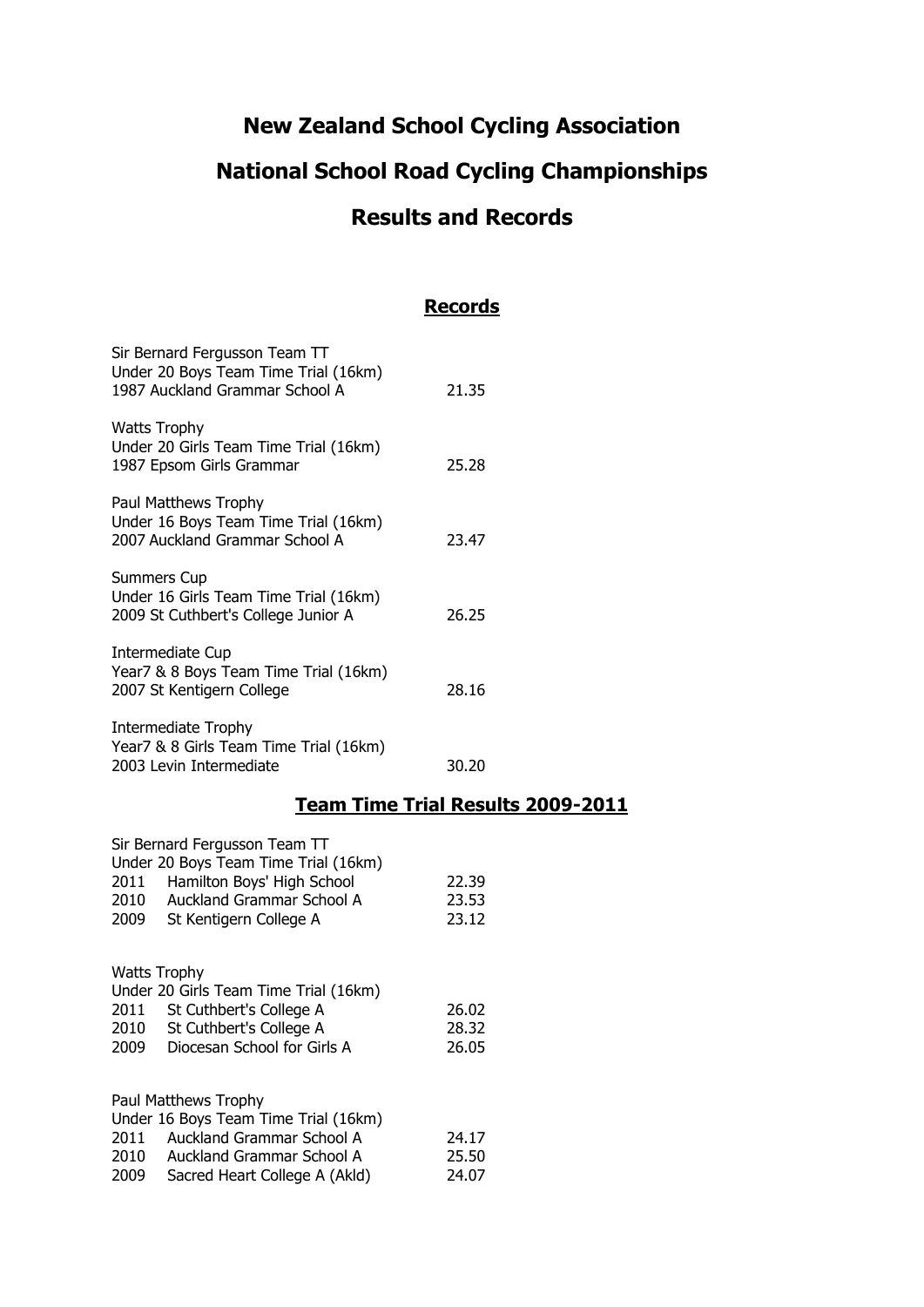| Summers Cup |                                        |       |
|-------------|----------------------------------------|-------|
|             | Under 16 Girls Team Time Trial (16km)  |       |
| 2011        | Waikato Diocesan School for Girls      | 27.35 |
| 2010        | Waikato Diocesan School for Girls A    | 30.13 |
| 2009        | St Cuthbert's College JuniorA          | 26.25 |
|             |                                        |       |
|             | Intermediate Cup                       |       |
|             | Year7 & 8 Boys Team Time Trial (16km)  |       |
| 2011        | St Kentigern College A                 | 28.19 |
| 2010        | Monrad Intermediate School             | 32.58 |
| 2009        | St Kentigern College                   | 28.51 |
|             |                                        |       |
|             | <b>Intermediate Trophy</b>             |       |
|             | Year7 & 8 Girls Team Time Trial (16km) |       |
| 2011        | Diocesan School for Girls              | 31.51 |

| 2011  | Diocesan School for Girls     | 31.51 |
|-------|-------------------------------|-------|
| 2010  | Ashhurst School Green         | 35.33 |
| 2009. | St Cuthbert's College Year7/8 | 31.21 |

### **Road Race Results 2009-2011**

| Under 20 Boys<br>2011<br><b>Nick Bain</b><br>2010 Scott Creighton<br>2009 Josh Atkins                 | MacLeans College<br>Hamilton Boys' High School<br>Christchurch Boys' High School                               |
|-------------------------------------------------------------------------------------------------------|----------------------------------------------------------------------------------------------------------------|
| Under 20 Girls<br>2011<br>Raquel Sheath<br>2010<br>Pip Sutton<br>2009<br>Amelia Watkinson             | Whangaparoa College<br>Waikato Diocesan School<br>Diocesan School for Girls                                    |
| Under 17 Boys<br>2011<br>Sam Gaze<br>2010 Sam Brothers<br>2009 Daniel Poole                           | Hamilton Boys' High School<br><b>Auckland Grammar School</b><br>Auckland Grammar School                        |
| Under 17 Girls<br>2011<br>Alice Hay<br>2010 Danielle McKenzie<br>2009 Maddie Dillon                   | Rangi Ruru Girls School<br>Rangitoto College<br>Kristin School                                                 |
| Under 16 Boys<br>2011 A Jonty Morreau<br>2011 B Joseph OGorman<br>2010 Dan Pavis<br>2009 Hardy Michel | <b>Auckland Grammar School</b><br>Mt Albert Grammar School<br><b>Auckland Grammar School</b><br>Kristin School |
| Under 16 Girls<br>2011<br>Jessie Hodges<br>2010 Devon Hiley<br>Christie Jamieson<br>2009              | Waikato Diocesan School for Girls<br>St Cuthbert's College<br>St Kentigern College                             |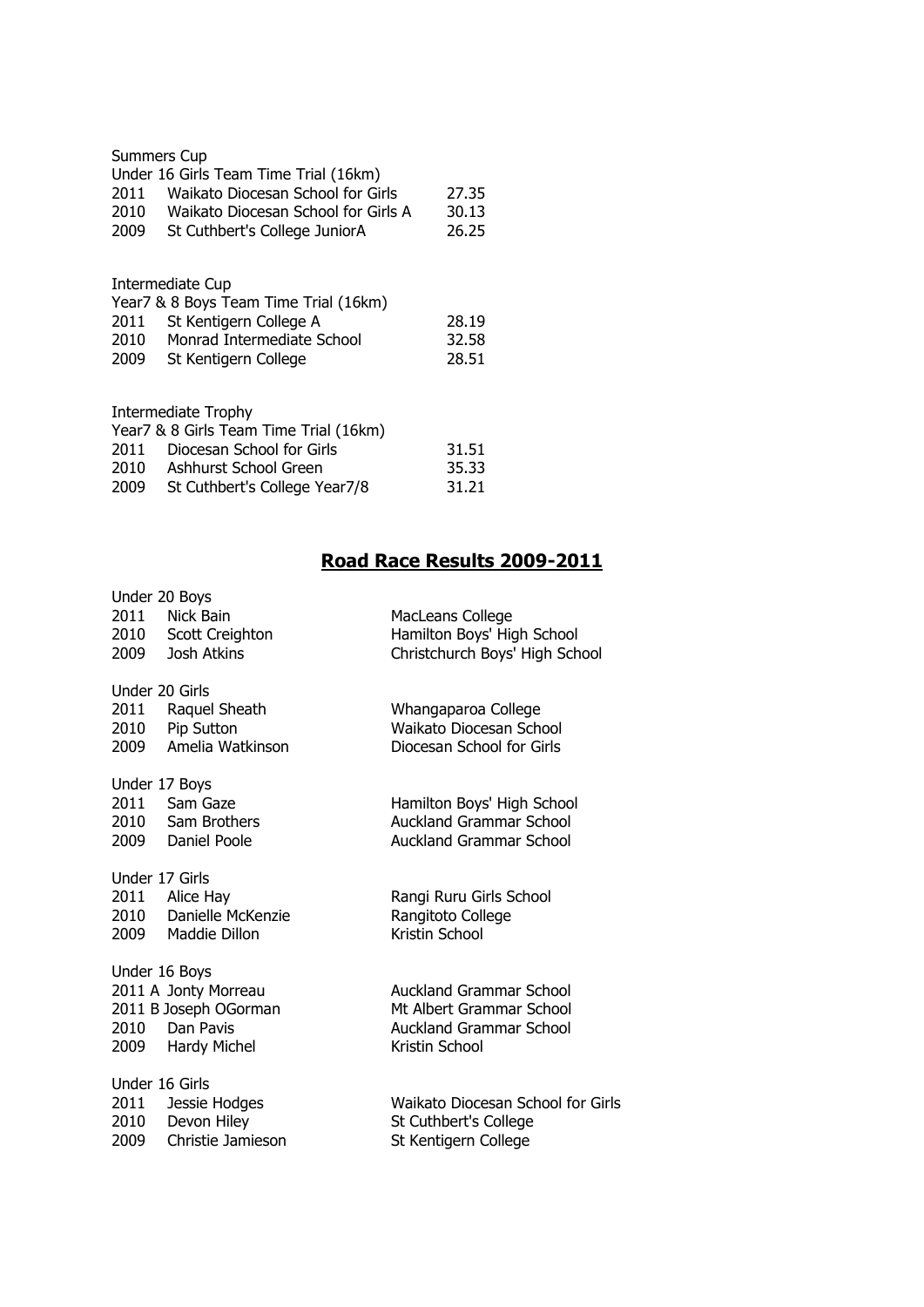| Under 15 Boys<br>2010   | 2011 A Harry Seagar<br>2011 B Walter Todd<br><b>Gregory Moore</b><br>2009 Alexis Carlier       | <b>Auckland Grammar School</b><br><b>Auckland Grammar School</b><br>Christchurch Boys' High School<br>St Kentigern College |
|-------------------------|------------------------------------------------------------------------------------------------|----------------------------------------------------------------------------------------------------------------------------|
| Under 15 Girls<br>2009  | 2011 Eden Ronald<br>2010 Alana Lythe<br>Devon Hiley                                            | Avonside Girls High School<br>Westlake Girls High School<br>St Cuthbert's College                                          |
| Under 14 Boys<br>2009   | 2011 Carlos Lopez-Lozano<br>2010 Sam Dobbs<br>Jonty Morreau                                    | Palmerston North Boys High School<br>Hamilton Boys' High School<br><b>Auckland Grammar School</b>                          |
| Under 14 Girls<br>2009  | 2011 Simone Arnet<br>2010 Jemima Wasson<br>Jordyn Crouch                                       | Baradene College of the Sacred Heart<br>Westlake Girls High School<br>Waikato Diocesan School                              |
| 2011<br>2010<br>2009    | Year7 & 8 Boys<br>Junior Lochlan Gilder<br>Senior Matthew Manning<br>Liam Ward<br>Cameron Ford | Sacred Heart College (Auckland)<br>Saint Kentigern College<br>Saint Kentigern College<br>Waimea Intermediate school        |
| Year7 & 8 Girls<br>2009 | 2011 Michelle de Heer<br>2010 Sophie Pulford<br><b>Olivia Marris</b>                           | Diocesan School for Girls<br>St Francis School (Thames)<br>St Cuthbert's College                                           |

### **Individual Points Race Results 2009-2011**

| Under 20 Boys<br>2010                  | 2011 Angus Findlay<br>Scott Creighton<br>2009 Michael Vink      | Palmerston North Boys High School<br>Hamilton Boys' High School<br>Christchurch Boys' High School |
|----------------------------------------|-----------------------------------------------------------------|---------------------------------------------------------------------------------------------------|
| Under 20 Girls<br>2011<br>2010<br>2009 | Raquel Sheath<br>Pip Sutton<br>Cara Smith                       | Whangaparoa College<br>Waikato Diocesan School<br>Villa Maria College                             |
| Under 17 Boys<br>2009                  | 2011 Corby Price<br>2010 George Hubbard<br>Fraser Gough         | Hamilton Boys' High School<br>Christchurch Boys' High School<br>Havelock North High School        |
| Under 17 Girls<br>2011<br>2010<br>2009 | Robin Hacker-Cary<br>Paige Paterson<br><b>Brittany Thompson</b> | Waikato Diocesan School<br>St Cuthbert's College<br>Waikato Diocesan School                       |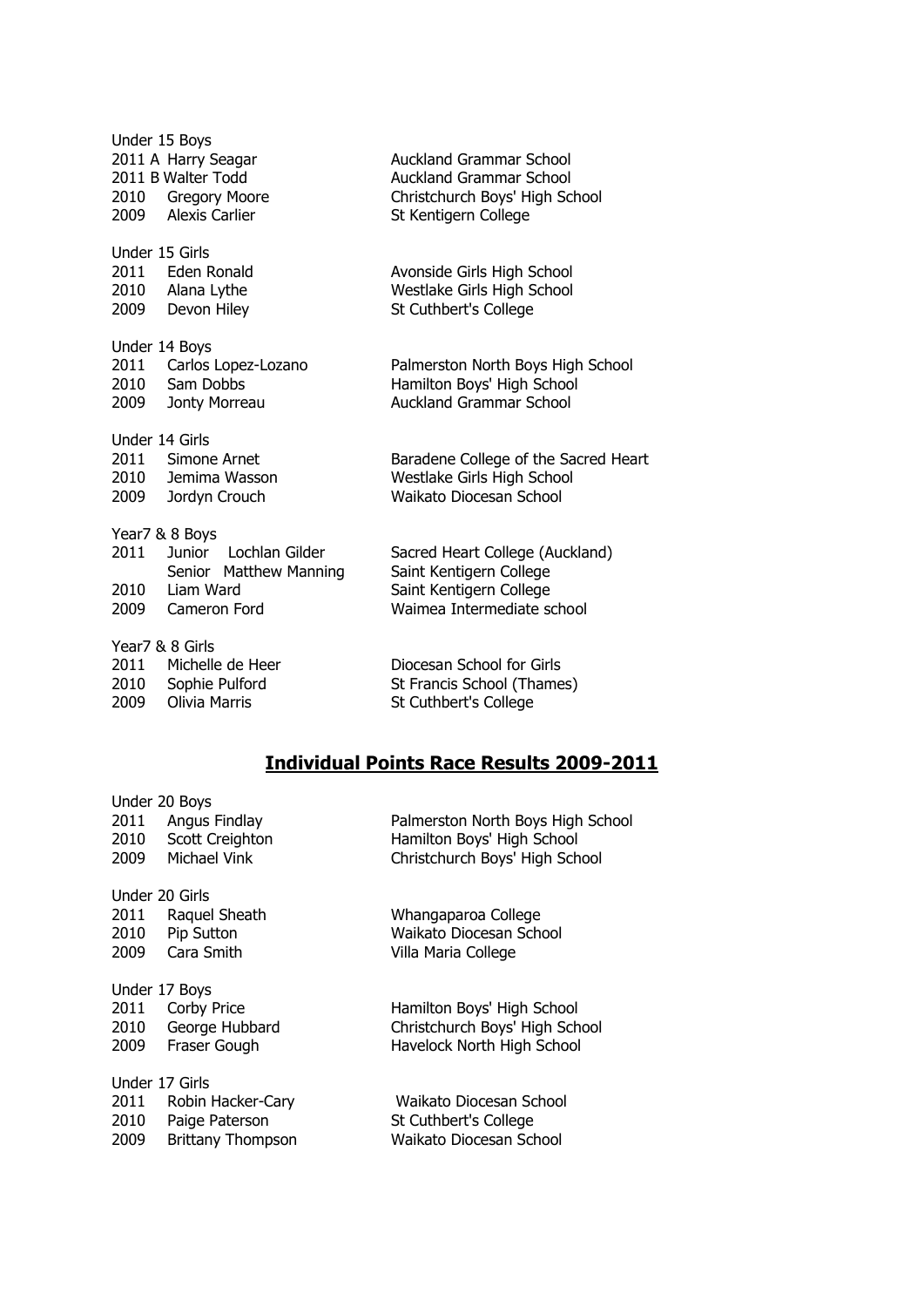| 2011<br>2010<br>2009 | Under 16 Boys<br>Lewis Stevens<br>Dan Pavis<br>Hardy Michel                       | Massey High School<br><b>Auckland Grammar School</b><br>Kristin School                         |
|----------------------|-----------------------------------------------------------------------------------|------------------------------------------------------------------------------------------------|
| 2009                 | Under 16 Girls<br>2011 Kate Stewart<br>2010 Robin Hacker-Cary<br>Paige Paterson   | Palmerston North Girls High School<br>Waikato Diocesan School<br>St Cuthbert's College         |
| 2010                 | Under 15 Boys<br>2011 Sam Dobbs<br>Jonathan Ranford<br>2009 Dan Pavis             | Hamilton Boys' High School<br>Takapuna Grammar School<br><b>Auckland Grammar School</b>        |
| 2009                 | Under 15 Girls<br>2011 Jaymie King<br>2010 Madison Farrant<br>Devon Hiley         | Taupo nui a Tia College<br>Waikato Diocesan School<br>St Cuthbert's College                    |
| 2010<br>2009         | Under 14 Boys<br>2011 Josh Smith<br>Sam Dobbs<br>Jonty Morreau                    | Christchurch Boys' High School<br>Hamilton Boys' High School<br><b>Auckland Grammar School</b> |
| 2011<br>2010<br>2009 | Under 14 Girls<br>Michaela Drummond<br>Jemima Wasson<br>Jordyn Crouch             | Freyberg High School<br>Westlake Girls High School<br>Waikato Diocesan School                  |
| 2011<br>2010<br>2009 | Year7 & 8 Boys<br><b>Matthew Manning</b><br>Sam Thorpe - Loversuch<br>Regan Gough | Saint Kentigern College<br><b>Havelock North Intermediate</b><br>Waipawa Primary School        |
| 2011<br>2010<br>2009 | Year7 & 8 Girls<br>Mikayla Harvey<br>Sophie Pulford<br><b>Olivia Marris</b>       | St Kentigern College<br>St Francis School (Thames)<br>St Cuthbert's College                    |
|                      |                                                                                   |                                                                                                |

### **Schools with most points over the National Championship**

H A Jolie Cup – Boys 2011 St Kentigern College 2010 Auckland Grammar School

A J Drake Cup – Girls 2011 Waikato Diocesan School 2010 Waikato Diocesan School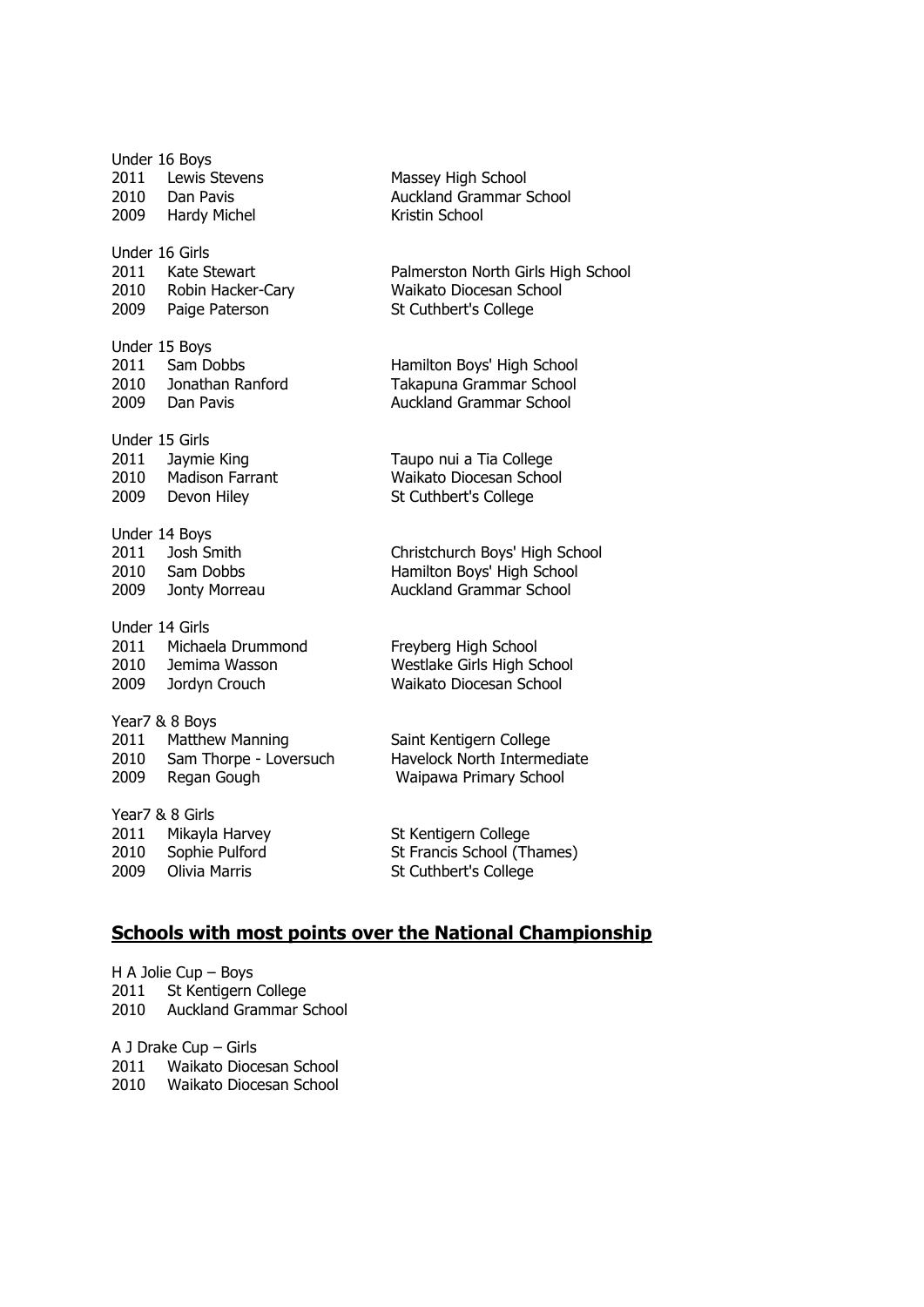#### **New Zealand Schools Cycling Association Previous Results**

# Reserve Grade<br>A. J Drake Cup for Girls (9.5km)

| 1987 | G Fith            | Epsom Girls Grammar        | 1998 | <b>K.Maginnes</b> | Diocesan School            |
|------|-------------------|----------------------------|------|-------------------|----------------------------|
| 1988 | <b>K Saunders</b> | Nayland College            | 1999 | <b>B.Hart</b>     | Diocesan School            |
| 1999 | 1 Simmonds        | Marlbourough Girls         | 2000 | P.Walker          | Rangitoto College          |
| 1990 | S Milne           | <b>Epsom Girls Grammar</b> | 2001 | <b>G Walker</b>   | Diocesan School            |
| 1991 | C Creelman        | <b>Burside College</b>     | 2002 | P Fletcher        | Marlborough College        |
| 1992 | L Austin          | <b>Epsom Girls Grammar</b> | 2003 | G.Dudley          | Horowhenua College         |
| 1993 | L Boyle           | <b>Epsom Girls Grammar</b> | 2004 | <b>S.Singer</b>   | Saint Kentigern College    |
| 1994 | K Lamb            | Massey High School         | 2005 |                   |                            |
| 1995 | S Sergeant        | Diocesan School            | 2006 | C. Harrison       | <b>Epsom Girls Grammar</b> |
| 1996 | T.Boerson         | <b>Epsom Girls Grammar</b> | 2007 | V.Cleave          | Saint Kentigern College    |
| 1997 | S.Sergejew        | Diocesan School            | 2008 | <b>G Mitchell</b> | Diocesan School for Girls  |

Reserve Grade<br>H.A Joli Cup for Boys (9.5km)

| 1971 | I Perry          | Wanganui High            | 1990 | J Dunn          | Havelock North High            |
|------|------------------|--------------------------|------|-----------------|--------------------------------|
| 1972 | E Malcolm        | Southland Boys           | 1991 | K Clarkson      | Auckland Grammar               |
| 1973 | <b>R</b> Gillard | Horowhenua College       | 1992 |                 |                                |
| 1974 | J Tabak          | Shirley Boys High        | 1993 | <b>D</b> Adams  | <b>Nelson College</b>          |
| 1975 | M Horne          | Shirley Boys High        | 1994 | J Woodward      | New Plymouth BHS               |
| 1976 | <b>B</b> Bell    | Dannevirke High          | 1995 |                 |                                |
| 1977 | R Coster         | Shirley Boys High        | 1996 | T Broad         | <b>Auckland Grammar</b>        |
| 1978 | I Copper         | Christchurch Boys HS     | 1997 | M Lee           | Massey High School             |
| 1979 | W Stavey         | Wanganui High            | 1998 | S Milne         | <b>Auckland Grammar</b>        |
| 1980 | P Coats          | Shirley Boys High        | 1999 | M Thompson      | Saint Kentigern College        |
| 1981 | P McDonald       | <b>Ashburton College</b> | 2000 | C Hooper        | Pakuranga College              |
| 1982 | R Gaw            | <b>Stratford High</b>    | 2001 | M Powell        | Te Awamutu College             |
| 1983 | <b>B</b> Morgan  | <b>St Peters College</b> | 2002 | M Fox           | <b>Christchurch BHS</b>        |
| 1984 | A Monkley        | Melville College         | 2003 | M Gibb          | <b>Taupo Intermediate</b>      |
| 1985 | J Rica           | Shirley Boys High        | 2004 | <b>B</b> Robson | Taupo Nui-A-Tia College        |
| 1986 | A Kissell        | Southland Boys High      | 2005 |                 |                                |
| 1987 | <b>B</b> Newlan  | Marlborough College      | 2006 | <b>S</b> Squire | <b>Francis Douglas College</b> |
| 1988 |                  |                          | 2007 | J Bonisch       | <b>Christchurch BHS</b>        |
| 1989 | P Kinniston      | Wanganui High            | 2008 | E Cran          | Saint Kentigern College        |

# Sir Bernard Fergusson Team TT<br>U19 (Now U20) Boys Team Time Trial (16km)

| 1968 | Freyberg High School            | 26.52 | 1989        | Auckland Grammar School A        | 22.45 |
|------|---------------------------------|-------|-------------|----------------------------------|-------|
| 1969 | Wanganui Boys College           | 24.57 | 1990        | Auckland Grammar School A        | 23.22 |
| 1970 | Onslow College                  | 27.12 | 1991        | Auckland Grammar School A        | 23.21 |
| 1971 | Horowhenua College              | 23.50 | 1992        | Auckland Grammar School A        | 24.42 |
| 1972 | Freyberg High School            | 23.51 | 1993        | Timaru Boys High School          | 22.49 |
| 1973 | <b>Shirley Boys High School</b> | 23.17 | 1994        | Timaru Boys High School          | 22.33 |
| 1974 | Shirley Boys High School        | 23.11 | 1995        | Massey Boys High School          | 23.21 |
| 1975 | <b>Shirley Boys High School</b> | 22.12 | 1996        | Massey Boys High School          | 22.26 |
| 1976 | Mt Albert Grammar School        | 24.07 | 1997        | Auckland Grammar School A        | 23.15 |
| 1977 | Shirley Boys High School        | 22.44 | 1998        | Auckland Grammar School A        | 23.31 |
| 1978 | Kawerau College                 | 24.34 | 1999        | Auckland Grammar School A        | 23.11 |
| 1979 | <b>Nelson College</b>           | 24.26 | 2000        | Auckland Grammar School A        | 24.45 |
| 1980 | Auckland Grammar School A       | 24.26 | 2001        | Auckland Grammar School A        | 23.59 |
| 1981 | Auckland Grammar School A       | 24.17 | 2002        | Auckland Grammar School A        | 24.31 |
| 1982 | Shirley Boys High School        | 23.24 | 2003        | Auckland Grammar School A        | 22.35 |
| 1983 | Christchurch Boys High          | 23.25 | 2004        | Saint Kentigern College A        | 27.44 |
| 1984 | Auckland Grammar School A       | 22.42 | 2005        | Saint Kentigern College A        | 22.29 |
| 1985 | Auckland Grammar School A       | 22.40 | 2006        | <b>Auckland Grammar A</b>        | 22.49 |
| 1986 | Timaru Boys High School         | 22.55 | 2007        | Auckland Grammar School A        | 22:23 |
| 1987 | Auckland Grammar School A       | 21.35 | <b>2008</b> | Christchurch Boys' High School A | 22:52 |
| 1988 | Auckland Grammar School A       | 22.52 |             |                                  |       |

# Watts Trophy<br>U19 (now U20) Girls Team Time Trial (16km)

| 1986 | Epsom Girls Grammar        | 27.03 | 1998 | <b>Epsom Girls Grammar</b> | 27.07 |
|------|----------------------------|-------|------|----------------------------|-------|
| 1987 | Epsom Girls Grammar        | 25.28 | 1999 | Diocesan School            | 27.59 |
| 1988 | Linwood High Scholl        | 29.02 | 2000 | Diocesan School            | 27.55 |
| 1989 | Epsom Girls Grammar        | 26.37 | 2001 | <b>Epsom Girls Grammar</b> | 28.31 |
| 1990 | Epsom Girls Grammar        | 27.32 | 2002 | Diocesan School A          | 28.31 |
| 1991 | Epsom Girls Grammar        | 27.33 | 2003 | Epsom Girls Grammar        | 28.31 |
| 1992 | Epsom Girls Grammar        | 28.15 | 2004 | Diocesan School A          | 31.04 |
| 1993 | Diocesan School            | 27.22 | 2005 | Diocesan School A          | 26.31 |
| 1994 | Massey High School         |       | 2006 | Diocesan School A          | 27.01 |
| 1995 | Massey High School         | 25.51 | 2007 | Diocesan School            | 26:25 |
| 1996 | Massey High School         | 26.38 | 2008 | Diocesan School A          | 26:48 |
| 1997 | <b>Epsom Girls Grammar</b> | 27.04 |      |                            |       |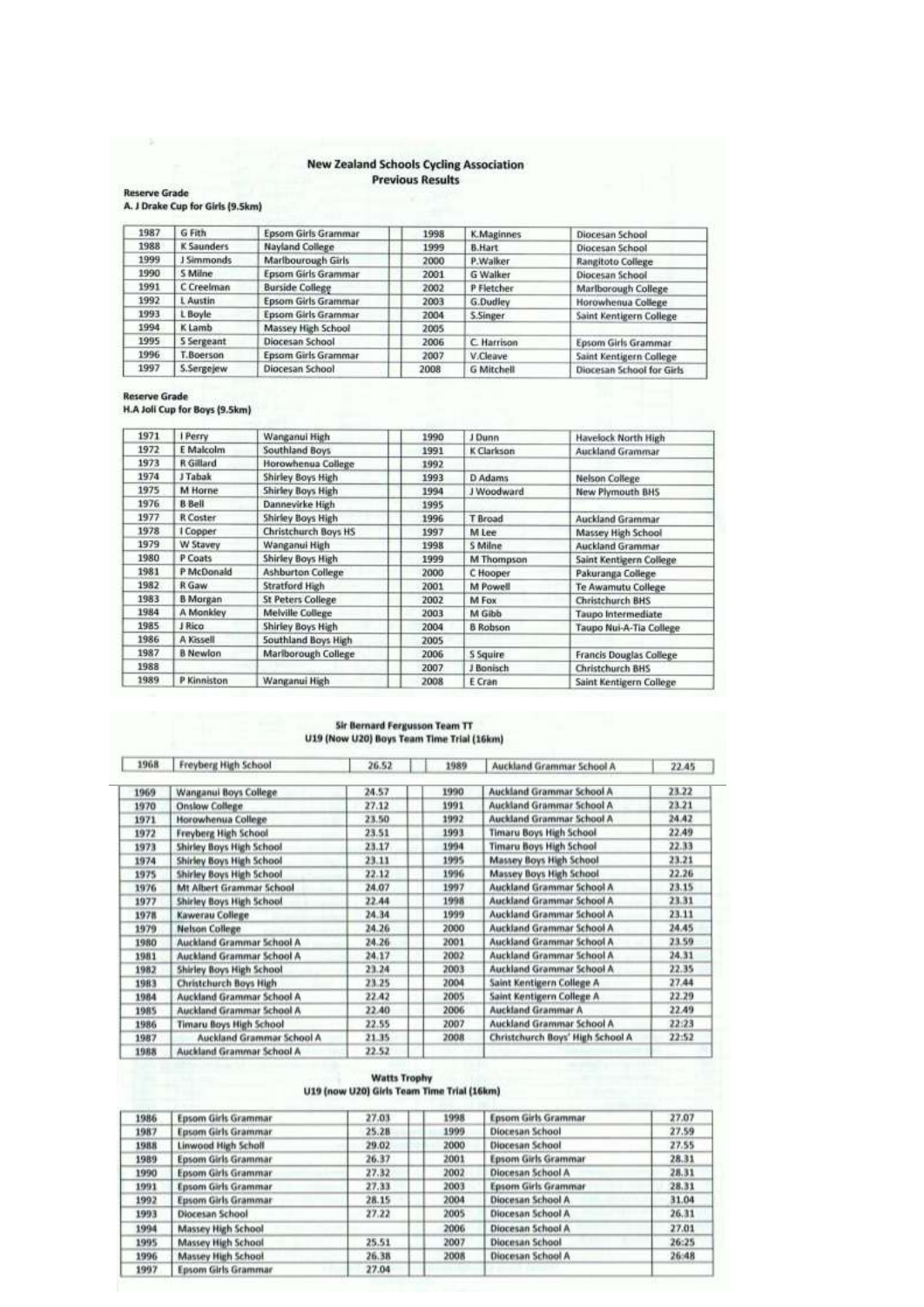| <b>Paul Matthews Cup</b><br>U15 (now U16) Boys Team Time Trial (16km) |                         |       |      |                            |       |  |
|-----------------------------------------------------------------------|-------------------------|-------|------|----------------------------|-------|--|
| 1993                                                                  | Massey High School      | 26.11 | 2001 | Auckland Grammar A         | 25.33 |  |
| 1994                                                                  | Massey High School      | 24.22 | 2002 | Auckland Grammar A         | 25.31 |  |
| 1995                                                                  | <b>Auckland Grammar</b> | 25.09 | 2003 | Palmerston North Boys High | 24.16 |  |
| 1996                                                                  | Auckland Grammar A      | 23.49 | 2004 | Saint Kentigern College A  | 28.32 |  |
| 1997                                                                  | Auckland Grammar A      | 25.24 | 2005 | Westlake Boys HS           | 24.41 |  |

| 1998 | Te Awamutu College | 25.38 | 2006 | <b>Christchurch Boys High</b> | 24.54 |
|------|--------------------|-------|------|-------------------------------|-------|
| 1999 | Te Awamutu College | 24.29 | 2007 | Auckland Grammar School       | 23:47 |
| 2000 | Auckland Grammar A | 26.19 | 2008 | Saint Kentigern College A     | 24:38 |

# Summers Cup<br>U15 (now U16) Girls Team Time Trial (16km)

| 1993 | Horowhenua College | 31.04 | 2001 | Diocesan School             | 31.26 |
|------|--------------------|-------|------|-----------------------------|-------|
| 1994 | Massey High School | 29.11 | 2002 | Diocesan School             | 30.58 |
| 1995 | Horowhenua College | 28.19 | 2003 | Diocesan School             | 27.42 |
| 1996 | Diocesan School    | 28.55 | 2004 | Diocesan School A           | 33.12 |
| 1997 | Diocesan School    | 27.29 | 2005 | <b>St Cuthberts College</b> | 29.15 |
| 1998 | Diocesan School    | 28.04 | 2006 | Diocesan School A           | 28.48 |
| 1999 | Diocesan School    | 27.46 | 2007 | Diocesan School A           | 27:50 |
| 2000 | Diocesan School    | 29.15 | 2008 | Walkato Diocesan A          | 28:35 |

# Intermediate Cup<br>Year 7 & 8 Boys Team Time Trial

| 2000 | Levin Intermediate            | 30.54 | 2006 | Taupo Intermediate             | 29.47 |
|------|-------------------------------|-------|------|--------------------------------|-------|
| 2001 | <b>Ilminster Intermediate</b> | 32.39 | 2007 | Saint Kentigern College        | 28:16 |
| 2002 | <b>St Kentigerns College</b>  | 43.21 | 2008 | Hutt International Boys School | 30:20 |
| 2003 | Levin Intermediate            | 29.47 |      |                                |       |
| 2004 | Taupo Intermediate            | 32.39 |      |                                |       |
| 2005 | Taieri College                | 30.11 |      |                                |       |

# Intermediate Trophy<br>Year 7 & 8 Girls Team Time Trial

| 2000 | Levin Intermediate            | 36.55 | 2006 | Diocesan School for Girls | 31.52 |
|------|-------------------------------|-------|------|---------------------------|-------|
| 2001 | <b>Ilminster Intermediate</b> | 37.02 | 2007 | Taupo Intermediate        | 30:42 |
| 2002 | Levin Intermediate            | 36.03 | 2008 | Taupo Intermediate Girls  | 33:11 |
| 2003 | Levin Intermediate            | 30.20 |      |                           |       |
| 2004 | Taupo Intermediate            | 34.56 |      |                           |       |
| 2005 | Baradene College B            | 31.57 |      |                           |       |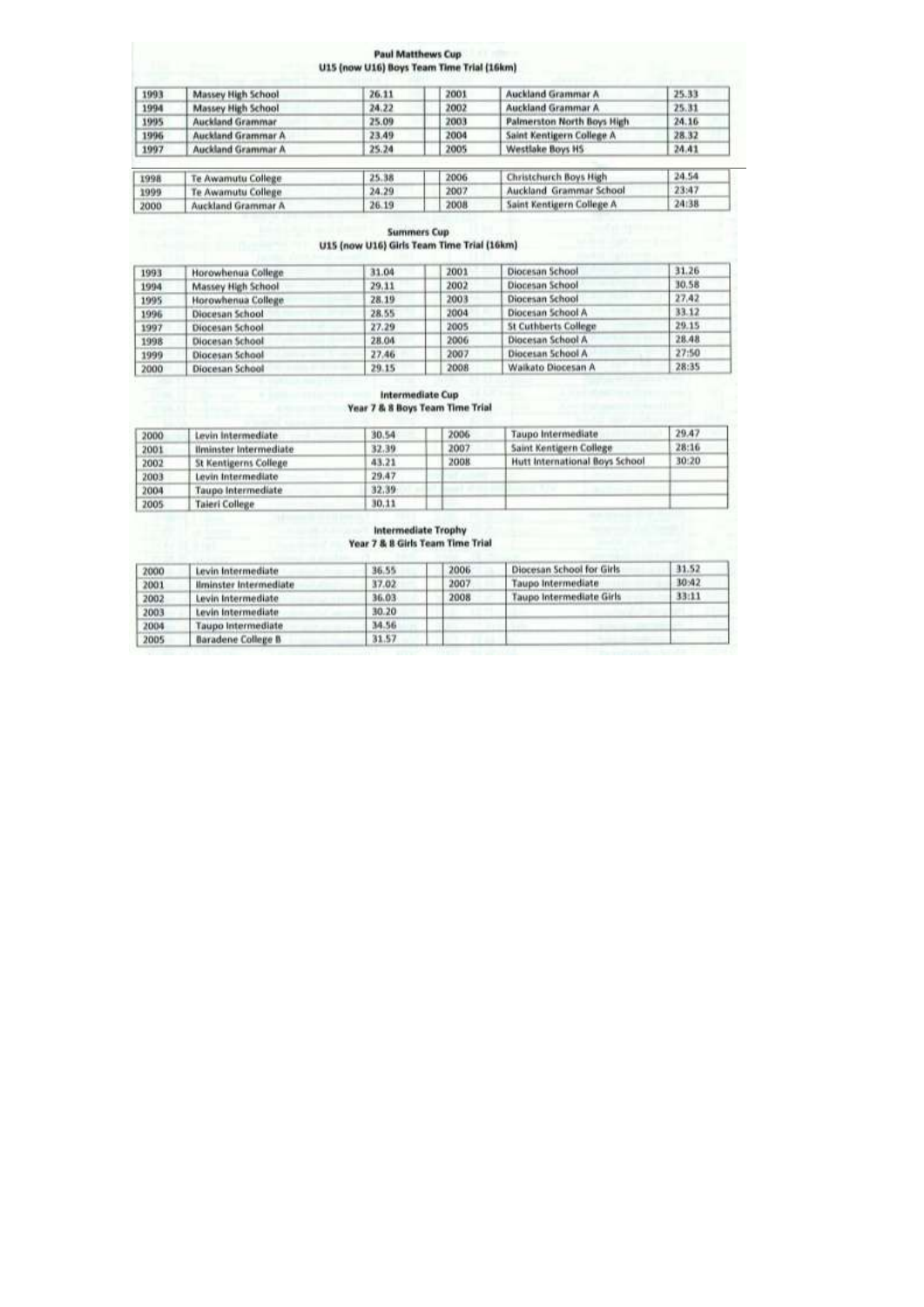### **Points Race Championships Previous Results**

### **Duff Memorial Trophy**

| Under 19 (U20) Boys (40km) |  |  |  |
|----------------------------|--|--|--|
|                            |  |  |  |

| 1979 | C Griffin      | Waikato           | 1994 | A Rusden  | Palmerston North BHS     |
|------|----------------|-------------------|------|-----------|--------------------------|
| 1980 | l' Julian      | Shirley Boys High | 1995 | D Hill    | Wanganui City College    |
| 1981 | N Wosley       | Shirley Boys High | 1996 | M Yates   | <b>St Johns Hastings</b> |
| 1982 | P Mc Naimely   | New Plymouth BH   | 1997 | 5 Goodall | <b>Auckland Grammar</b>  |
| 1983 | <b>B</b> Smith | New Plymouth BH   | 1998 | J Allen   | Marlborough Boys College |

| 1984 | W Eyre     | Christchurch BH      | 1999 | <b>J</b> Allen | Marlborough Boys College |
|------|------------|----------------------|------|----------------|--------------------------|
| 1985 | W Eyre     | Christchurch BH      | 2000 | G Alpin        | Napier Boys High School  |
| 1986 | D Duff     | Marlborough BH       | 2001 | G Alpin        | Napier Boys High School  |
| 1987 | R Wells    | Auckland Grammar     | 2002 | T Callicin     | <b>Auckland Grammar</b>  |
| 1988 | A Brown    | Auckland Grammar     | 2003 | W Thompson     | <b>Auckland Grammar</b>  |
| 1989 | G Thompson | Otago Boys High      | 2004 | J England      | Westlake Boys High       |
| 1990 | J Parker   | Auckland Grammar     | 2005 |                | No Racing                |
| 1991 | L Burt     | Shirley Boys HS      | 2006 | S Rodger       | Cambridge High School    |
| 1992 | K Gorrie   | Shirley Boys HS      | 2007 | A Gate         | Auckland Grammar School  |
| 1993 | I Rowse    | Christchurch Bays HS | 2008 | A Ray          | Auckland Grammar School  |

# Manfelld Trophy<br>Under 16 (Now U17) Boys (18km)

| 1989 | J Craig       | Nayland College             | 1999 | C Hooper    | Pakuranga High              |
|------|---------------|-----------------------------|------|-------------|-----------------------------|
| 1990 | G Thomson     | Dunedin                     | 2000 | K Warbrooke | Pakuranga High              |
| 1991 | H Beaumont    | Auckland Grammar            | 2001 | L Warbrooke | Pakuranga High              |
| 1992 | M Phillips    | Tokoroa High School         | 2002 | J England   | Westlake Boys High          |
| 1993 | J Ownsworth   | Timaru Boys High            | 2003 | A Robertson | Saint Kentigern College     |
| 1994 | <b>B</b> Fage | <b>Palmerton North Boys</b> | 2004 | J Sergent   | <b>Palmerston North BHS</b> |
| 1995 | D Cheatley    | Wanganui City College       | 2005 |             | No Racing                   |
| 1996 | L Manson      | Auckland Grammar.           | 2006 | M Simpson   | Saint Kentigern College     |
| 1997 | T Broad       | Auckland Grammar            | 2007 | T Gunman    | Westlake BHS                |
| 1998 | R Bowker      | Auckland Grammar            | 2008 | G Scott     | Auckland Grammar            |

# lan McKinlay Trophy<br>Under 15(Now U16) Boys (18Km)

| 1995 | L Manson    | <b>Auckland Grammar</b> | 2002 | <b>B</b> Simpson | St Kentigerns College         |
|------|-------------|-------------------------|------|------------------|-------------------------------|
| 1996 | J Irvine    | St Bedes College        | 2003 | J Sergent        | Palmerston North BHS          |
| 1997 | C Boersen   | <b>Auckland Grammar</b> | 2004 | C McMurray       | Saint Kentigern College       |
| 1998 | J Hamlin    | Wanganui City College   | 2005 |                  | No Racing                     |
| 1999 | S Gudsell   | Wanganui City College   | 2006 | <b>T</b> Hubbard | Christchurch Boys High School |
| 2000 | J Warren    | <b>Hastings Boys HS</b> | 2007 | J Atkins         | Christchurch Boys High School |
| 2001 | E Crossling | Makoura College         | 2008 | <b>DCross</b>    | Westlake Boys                 |

# Healing Trophy<br>Under 14 (now U15) Boys (18km)

| 1984 | D Potter          | Auckland Grammar | 1997 | D Jager     | Massey High School      |
|------|-------------------|------------------|------|-------------|-------------------------|
| 1985 | T Cook            | New Plymouth BH  | 1998 | J Elvery    | <b>Auckland Grammar</b> |
| 1986 | <b>G</b> Saunders | Nayland College  | 1999 | T Bozzone   | Rangitoto College       |
| 1987 | J Craig           | Nayland College  | 2000 | L Caulfield | <b>Auckland Grammar</b> |
| 1988 | <b>B</b> Neylon   | Marlborough Boys | 2001 | D Keen      | Auckland Grammar        |
| 1989 | N Shattock        | <b>Hamilton</b>  | 2002 | C Macic     | Manurewa High School    |
| 1990 | M Kerrisk         | Hawera           | 2003 | S Caulfield | Auckland Grammar        |

| 1991 | M Phillips | <b>Tokoroa High School</b> | 2004 | M Simpson    | Saint Kentigern College   |
|------|------------|----------------------------|------|--------------|---------------------------|
| 1992 | P Tuckey   | Macleans College           | 2005 |              | No Racing                 |
| 1993 | D Cheatley | Wanganui City College      | 2006 | J Northey    | Westlake Boys High School |
| 1994 | Randall    | Nelson College             | 2007 | M Foreman    | Auckland Grammar School   |
| 1995 | C Russell  | Horowhenua College         | 2008 | A Stancliffe | Kristin College           |
| 1996 | A Smith    | Hamilton High School       |      |              |                           |

#### Under 14 Boys

| 2006 | A McCrory-Bowick | Pakuranga College           |
|------|------------------|-----------------------------|
| 2007 | H McCormick      | St John's Coolege, Hamilton |
| 2008 | J MacManus       | <b>Garin College</b>        |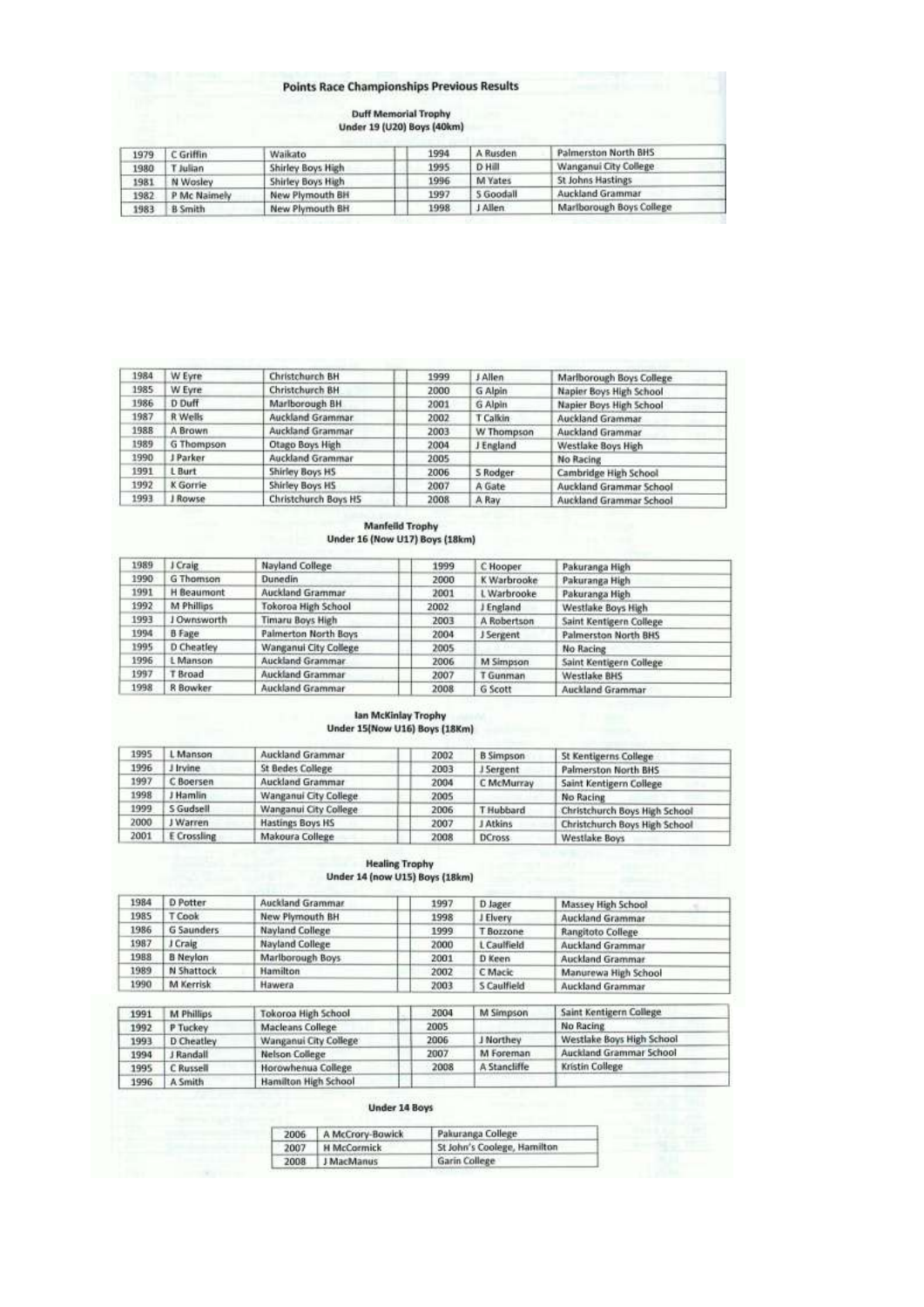#### Year 7 & 8 Boys

| 2000 | M McLean     | <b>Sacred Heart Auckland</b> |
|------|--------------|------------------------------|
| 2001 | K Davis      | Tauranga Intermediate        |
| 2002 | M Piaggi     | Saint Kentigern College      |
| 2003 | M Simpson    | Sommerville Intermediate     |
| 2004 | M Bennington | <b>Taleri College</b>        |
| 2005 |              | No Racing                    |
| 2006 | N Sutton     | Francis Douglas College      |
| 2007 | N Cameron    | Taupo Intermediate           |
| 2008 | R Jackson    | Saint Kentigern College      |

# Murphy Watts Trophy<br>Under 19 (now U20) Girls (25km)

| 1986 | F Heaven       | <b>Epsom Girls Grammar</b> | 1998 | E Williams           | Rosehill College                |
|------|----------------|----------------------------|------|----------------------|---------------------------------|
| 1997 | A McKay        | Epsom Girls Grammar        | 1999 | C Sell               | <b>Sacred Heart Wanganui</b>    |
| 1998 | C Martin       | Epsom Girls Grammar        | 2000 | C Sell               | Sacred Heart Wanganui           |
| 1989 | C Martin       | Epsom Girls Grammar        | 2001 | <b>R</b> Chee        | Waiopheu College                |
| 1990 | S Pryde        | Epsom Girls Grammar        | 2002 | J Gilbertson         | <b>Epsom Girls Grammar</b>      |
| 1991 | R Bailey       | Linwood High School        | 2003 | M Cleary             | <b>Epsom Girls Grammar</b>      |
| 1992 | <b>S</b> Ulmer | Diocesan School            | 2004 | P Walker             | Diocesan School                 |
| 1993 | <b>S</b> Ulmer | Diocesan School            | 2005 |                      | <b>No Racing</b>                |
| 1994 | V Cheatley     | Massey High School         | 2006 | R Mercer             | <b>Wellington Girls College</b> |
| 1995 | V Cheatley     | Massey High School         | 2007 | <i>E Petersen</i>    | St Peter's School, Cambridge    |
| 1996 | E Campbell     | <b>Epsom Girls Grammar</b> | 2008 | C Harding-<br>Sheath | Massey High                     |
| 1997 | M Dunviak      | Massey High School         |      |                      |                                 |

#### Under 17 Girls (25km)

| 2004        | R Buchanan        | <b>St Peters School</b>      |  |
|-------------|-------------------|------------------------------|--|
| 2005        |                   | No Racing                    |  |
| 2006        | A James           | <b>St Cuthbert's College</b> |  |
| 2007        | <b>S</b> Gilkison | Diocesan School              |  |
| <b>2008</b> | <b>G</b> Mitchell | Diocesan School              |  |

# Allen Spiers Cup<br>Under 15 Girls Cup

| 1993 | S Neale      | Epsom Girls Grammar   | 2001 | A Elvery     | Diocesan School          |
|------|--------------|-----------------------|------|--------------|--------------------------|
| 1994 | M Dunvjak    | Massey High School    | 2002 | R Buchanan   | <b>St Peters College</b> |
| 1995 | M Dunviak    | Massey High School    | 2003 | M MacLean    | Diocesan School          |
| 1996 | N Moeke      | Whakatane High School | 2004 | A James      | St Cuthbert's College    |
| 1997 | K Mullarkey  | Epsom Girls Grammar   | 2005 |              | No Racing                |
| 1998 | C Sell       | Sacred Heart Wanganui | 2006 | Z Anderson   | Chilton St James School  |
| 1999 | L Haynes     | Massey High School    | 2007 | M Dillon     | Kristin School           |
| 2000 | J Gilbertson | Epsom Girls Grammar   | 2008 | 5 Williamson | Dunstan High School      |

#### Under 16 Girls

| 2006 | F Barnfield     | <b>Burnside High School</b>  |
|------|-----------------|------------------------------|
| 2007 | G Mitchell      | Diocesan School              |
| 2008 | D Van Der Sande | <b>St Cuthbert's College</b> |

#### Under 14 Girls

|                  | 2006   L Gretton | Taupo Nui-A-Tia College |
|------------------|------------------|-------------------------|
| 2007             | 5 Williamson     | Dunstan High School     |
| 200 <sub>8</sub> | D Hiley          | St Cuthbert's College   |

#### Year 7 & 8 Girls

| 2000 | <b>S Hewitt</b>   | Diocesan School           |  |
|------|-------------------|---------------------------|--|
| 2001 | <b>H</b> Hoesfall | Ilminster Intermediate    |  |
| 2002 | C Robertson       | Diocesan School           |  |
| 2003 | M Carlyle         | Levin Intermediate        |  |
| 2004 | 5 Williams        | <b>Te Awamutu College</b> |  |
| 2005 |                   | No Racing                 |  |
| 2006 | S Williamson      | The Terrace               |  |
| 2007 | R Sheath          | Whangaparaoa College      |  |
| 2008 | A Retter          | Diocesan School           |  |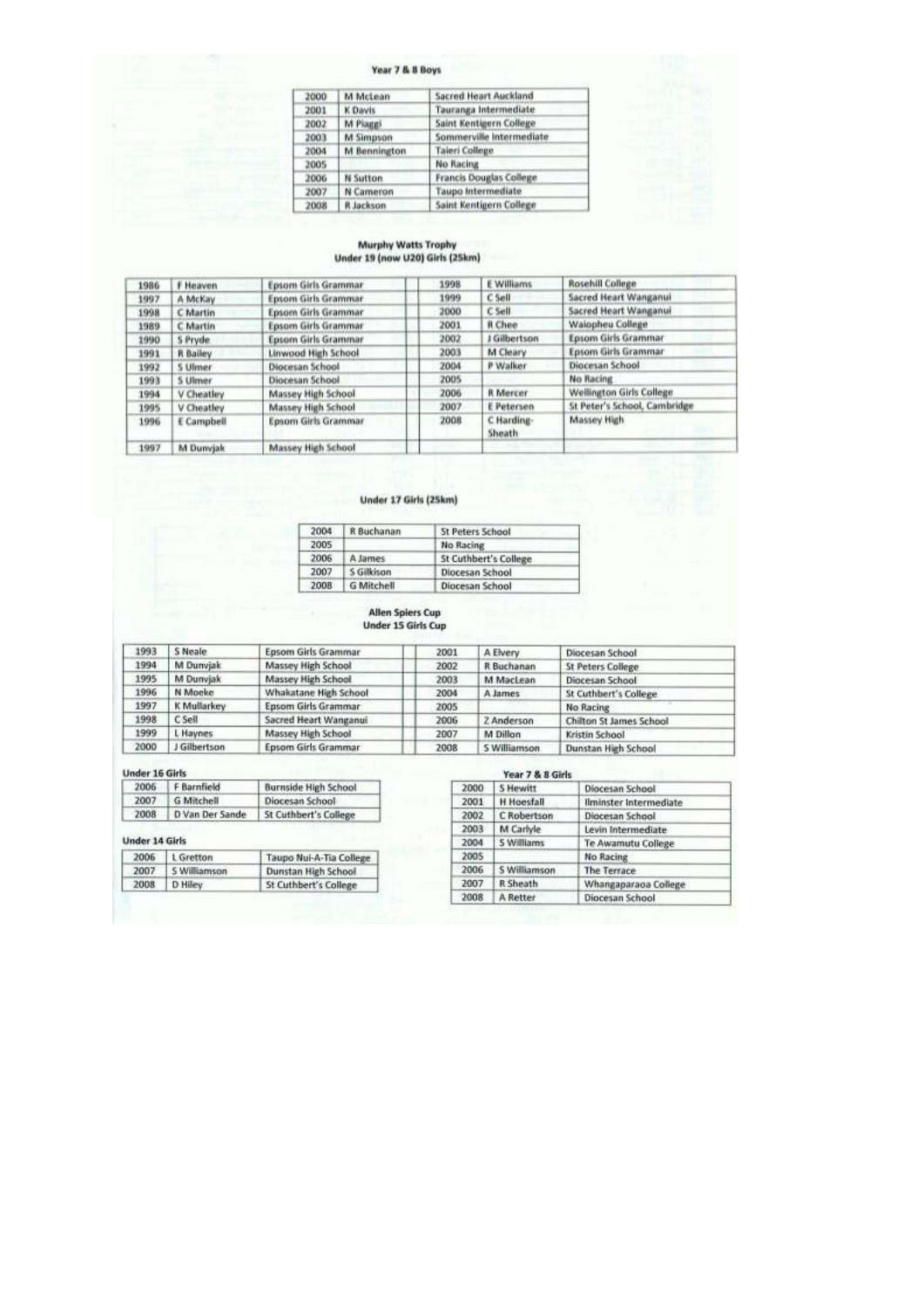### **National Road Championships**

#### Year 7 & 8 Girls

| 2000 | <b>S</b> Hewitt    | Diocesan School                   |
|------|--------------------|-----------------------------------|
| 2001 | <b>H</b> Hoesfall  | Ilminster Intermediate            |
| 2002 | <b>C.Robertson</b> | Diocesan School                   |
| 2003 | M Carlyle          | Levin Intermediate                |
| 2004 | 5 Williams         | Te Awamutu College                |
| 2005 | <b>D.Harford</b>   | <b>Havelock North</b><br>Intermed |
| 2006 | 5 Williamson       | The Terrace                       |
| 2007 | 5 Williams         | Taupo Intermediate                |
| 2008 | A Retter           | Diocesan School for Girls         |

#### **Under 14 Girls**

| 2006 | L Gretton | Taupo Nui-A-Tia College |
|------|-----------|-------------------------|
| 2007 | A Pearce  | <b>Taieri College</b>   |
| 2008 | E Salt    | 5t Cuthbert's College   |

#### **Under 15 Girls**

|      | 1999 G Heves      | Epsom Girls Grammar       | 2004 | A James         | St Cuthbert's College       |
|------|-------------------|---------------------------|------|-----------------|-----------------------------|
| 2000 | M Cleary          | Epsom Girls Grammar       | 2005 | F.Barnfield     | <b>Burnside High School</b> |
| 2001 | A Elvery          | Diocesan School for Girls | 2006 | K Macdonald     | Diocesan School for Girls   |
|      | 2002   N Buck     | Villa Maria College       | 2007 | <b>M</b> Dillon | Kristin School              |
|      | 2003   R Buchanan | <b>St Peters School</b>   | 2008 | G Wilson        | Diocesan School for Girls   |

#### Under 16 Girls

| 2005 | <b>St Cuthberts College</b><br>A James |                             |
|------|----------------------------------------|-----------------------------|
| 2006 | F Barnfield                            | <b>Burnside High School</b> |
| 2007 | Z Anderson                             | Chilton St James            |
| 2008 | H Speer                                | <b>Epsom Girls Grammar</b>  |

#### Under 17 Girls

| 2004 | <b>G Walker</b> | Diocesan School                 |  |
|------|-----------------|---------------------------------|--|
| 2005 | R Mercer        | <b>Wellington Girls College</b> |  |
| 2006 | R Chester       | St Margaret's College           |  |
| 2007 | S Corbidge      | Kristin School                  |  |
| 2008 | <b>H</b> Mercer | Villa Maria College             |  |

|      |              | Under 19 (now U20) Girls        |  |
|------|--------------|---------------------------------|--|
| 1999 | K Mullarkey  | <b>Epsom Girls Grammar</b>      |  |
| 2000 | K Mullarkey  | <b>Epsom Girls Grammar</b>      |  |
| 2001 | R Chee       | Waipehu College                 |  |
| 2002 | J Gilbertson | <b>Epsom Girls Grammar</b>      |  |
| 2003 | J Makgill    | <b>Epsom Girls Grammar</b>      |  |
| 2004 | A King       | Diocesan School                 |  |
| 2005 | A Fowler     | Macleans College                |  |
| 2006 | R Mercer     | <b>Wellington Girls College</b> |  |
| 2007 | E Petersen   | St Peter's School, Cambridge    |  |
| 2008 | E Collins    | <b>Baradene College</b>         |  |
|      |              |                                 |  |

|      |                    | Year 7 & 8 Boys           |  |
|------|--------------------|---------------------------|--|
| 2000 | A Robertson        | Saint Kentigern College   |  |
| 2001 | R King             | Saint Kentigern College   |  |
| 2002 | M Piaggi           | Saint Kentigern College   |  |
| 2003 | M Simpson          | Somerville Intermediate   |  |
| 2004 | M Bennington       | Wanganui High School      |  |
| 2005 | <b>B</b> Evans     | <b>Taieri College</b>     |  |
| 2006 | <b>H</b> McCormick | <b>St Patricks School</b> |  |

| 200  | Douglas | Taupo Intermediate   |  |
|------|---------|----------------------|--|
| 2008 | W Hart  | Bohally Intermediate |  |

#### Under 14 Boys

| 2006 | A McCrory-Bowick   | Pakuranga College                |  |
|------|--------------------|----------------------------------|--|
| 2007 | <b>H McCormick</b> | St John's<br>College, Hamilton   |  |
| 2008 | Sean Kirby         | Sacred Heart College<br>Auckland |  |